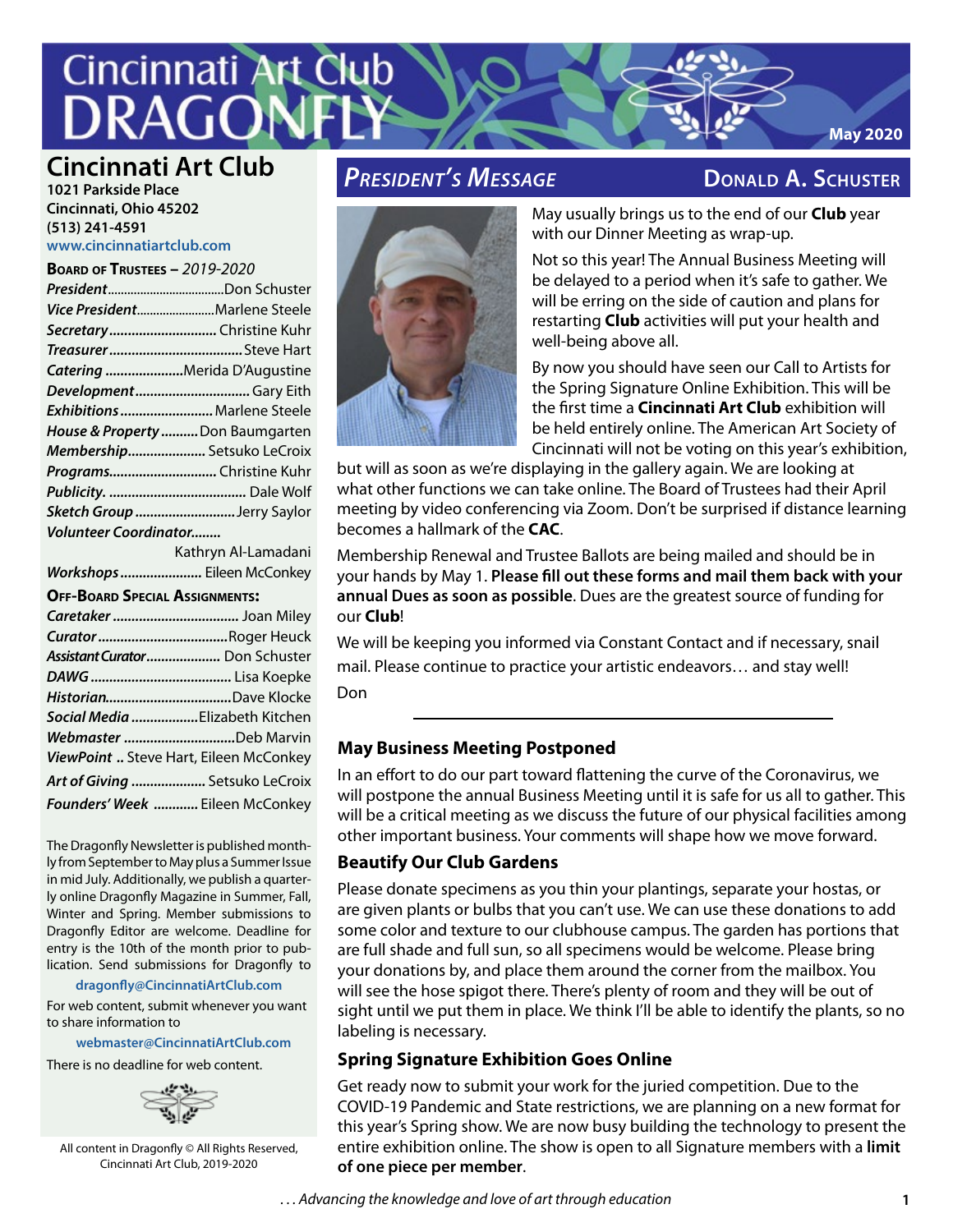**ENTRY PERIOD** Starts April 27 and Ends May 1; No entries will be accepted after Friday, May 1. **SHOW OPENING** is on May 8 and the show extends from May 9 to May 22.

#### **Art Club to Launch a New Magazine**

The Board has approved the creation of a new digital magazine called *Imagine*. The magazine will continue our work in expanding visibility of the **Cincinnati Art Club** across the Greater Cincinnati region. It will be a quarterly publication and the content will be all about the artists who help make our community a better place in which to live.

The first issue of *Imagine* will come out this Summer and feature the work being done by **Trish Weeks**, **Jimi Jones**, **Cecilia Brendel**, **MaryBeth Karaus**, **John Leon**, **Carin Hebenstreit**, and **Patrick Romelli.** It will also include a huge feature story about our watercolorists: **John Ruthven**, **Heidi Hanssen**, **Bruce** and **Nancy Neville**, **Tim Smith**, **Helmut Kientz**, **Joan Miley**, **Dorothy Burdin**, **Ray Burt**, and **Joyce Sutkamp Friedman**.

**Dale Wolf** is editor of *Imagine* (in addition to handling **Dragonfly**) and **Tim Smith** is providing the graphic design. Also on the *Imagine* team are **Michael Brendel**  (production editor), **Ray Hassard** (quality editor), writers **Mandy Putnam** and **Mike Paolercio**, and **drewkidd** (circulation manager). If you would like to help us in the planning, writing and administration of *Imagine*, please contact us at imagine@ cincinnatiartclub.com. We are especially in need of writers, photographers, and members who are good at organizing and scheduling the many details of getting *Imagine* cover design by Tim Smith each issue created and published.



#### **ViewPoint 52 Coming this September**

**ViewPoint 52** will be held at the new Art Design Consultants Gallery at 2124 Madison Road, Sept 11-24. Online entry deadline is July 14 and postal entries must be postmarked by July 10.



**Steve Hart** is chairing this year's juried competition. Volunteers stepping up to make this event a great success include **Mandy Putnam**, **Carol Holand**, **Mike Paolercio**, **Lorrie Hickey**, **Judith Affatato**, **Kathleen Wilkens**, and **Jamie Markle**.

#### **ViewPoint Show Judge Announced: Patrick Lee**

 The finalist judge will be Patrick Lee. In his own art, he draws heavily on intuition and imagination to develop an image, frequently altering the drawing, color, and spatial relationships to create a mood and express a feeling about the subject. This often leads to strong elements of abstraction and suggestion in his work, rather than explicit detail.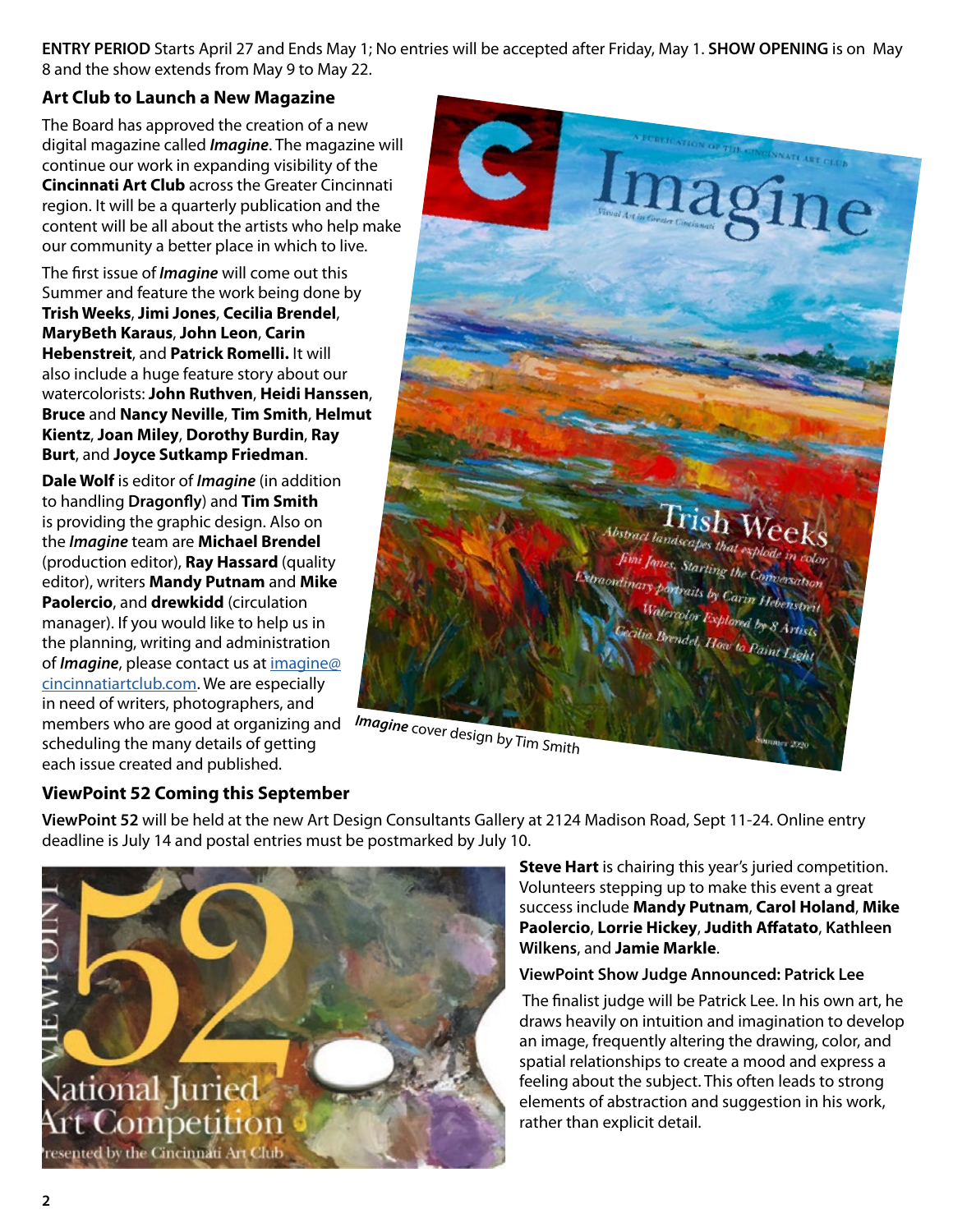#### **Upcoming Workshop with John Porter Lasater IV**

#### *Making Art Outdoors*

Using the outdoors as your art studio isn't always ideal, but there's no reason it can't be the place where you create timeless works of art. Known for his string of awards in national competitions with a staggering variety of landscape subjects, John excels at pictorial concepts, open-form painting, naturalism, sophisticated color mixing and design principles. With his years of painting and teaching experience, expect to be enlightened by his hands-on help and challenged by his lectures and demonstrations.



Sign up now and the date will be set once we can safely gather. Learn how to choose a painting spot that has pictorial potential, to reduce the visual information to its essence, ways to start and sustain an outdoor painting, how to create a sense of space in a painting and how to work wet-on-wet.



John Lasater, *Annunciation of Summer*



**Bonita Williams Goldberg** has been featured in this month's issue of *AEQAI*

**Cecilia Brendel** was featured as one of the "*49 Paintings We Love*" in *Southwest Art Magazine.*





## **Members in the News:**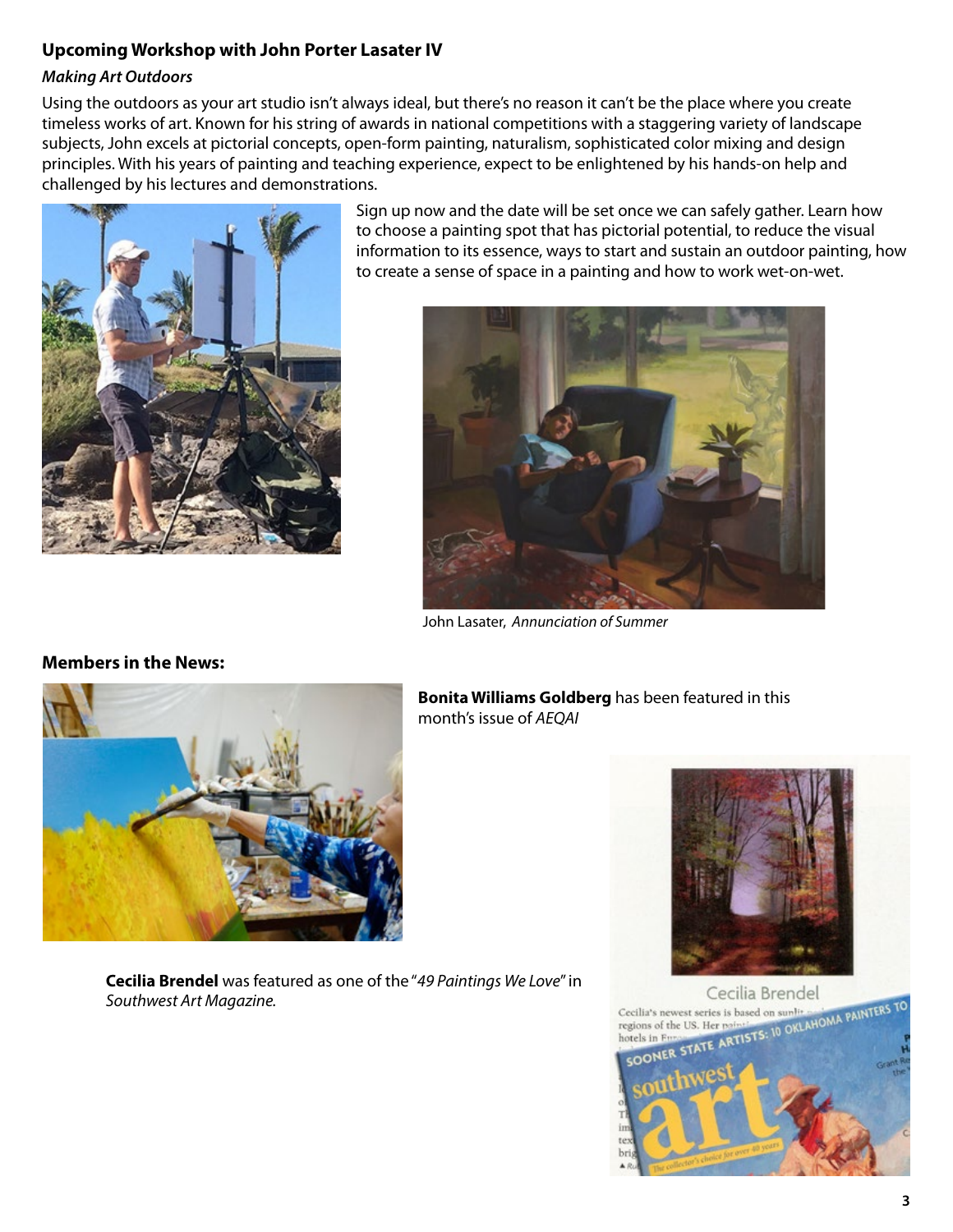#### **2020 Cincinnati Art Club Board of Trustees Candidates**



**Kathryn Al-Lamadani** – has a reason to put her name forward for a full board term. She wants to help promote growth, interest, and participation in the **Club**. She has worked tirelessly this past year to co-produce the *Art of Giving Gala* and organize volunteers. She has a doctorate in art education and MFA in studio arts, she believes we must reach out to students, the art community and the public at large for inclusion and support. *The Club is a gem and we must keep infusing it with energy and creativity.* She will push to meet the goals of the **Club** and help inspire members to stay involved.

**Merida D'Augustine** – is currently serving out an unexpired term as Catering Chair. Merida coordinates dinner meetings and has worked behind the scenes on committees and given support to programs and events at the **Club**. Her art medium of choice is in acrylic, pastels and colored pencils. Merida resides in Cincinnati. She is looking forward to continuing her service to the club in a full board term, and to help meet the challenges and accomplishments the **Club** will encounter in the coming years.





**Louann Elliott** – is a graduate of the Cincinnati Art Academy where she majored in painting and printmaking. After a career as a practicing registered nurse she now is pursuing her passion for painting and printmaking, primarily the intaglio process. During her career she served on many boards and councils. More recently, she has served as treasurer and president of Tiger Lily Press. While Louann is new to the **Cincinnati Art Club**, she brings board experience and hopes to contribute new ideas to retain and increase membership, expand into new areas, attract the public to its art and artists and maintain a viable income.

**Michael Paolercio** – is an award-winning writer and an award-winning artist, Michael is a self-taught artist, who first picked up a pencil back in 2006. Formerly a sportswriter for The Cincinnati Enquirer, he covered many beats from high schools to Xavier University basketball to the beat reporter on the Cincinnati Reds and professional baseball for more than 10 years. He has been a Signature Member of the **Cincinnati Art Club** for more than 5 years. He hopes to bring his energy and enthusiasm to continue the great progress the **CAC** is making during this important period in the **Club's** history.



#### **Remembering Club Member William Kay**



**William E. Kay**, age 91, passed away on March 9, 2020, just five days after his wife Janet Kay, passed away. He was a member of the **Cincinnati Art Club**, enjoyed painting and walks in the park. Bill served his country in the United States Air Force during the Korean War. Bill worked as an electrical engineer for several companies around the greater Cincinnati area.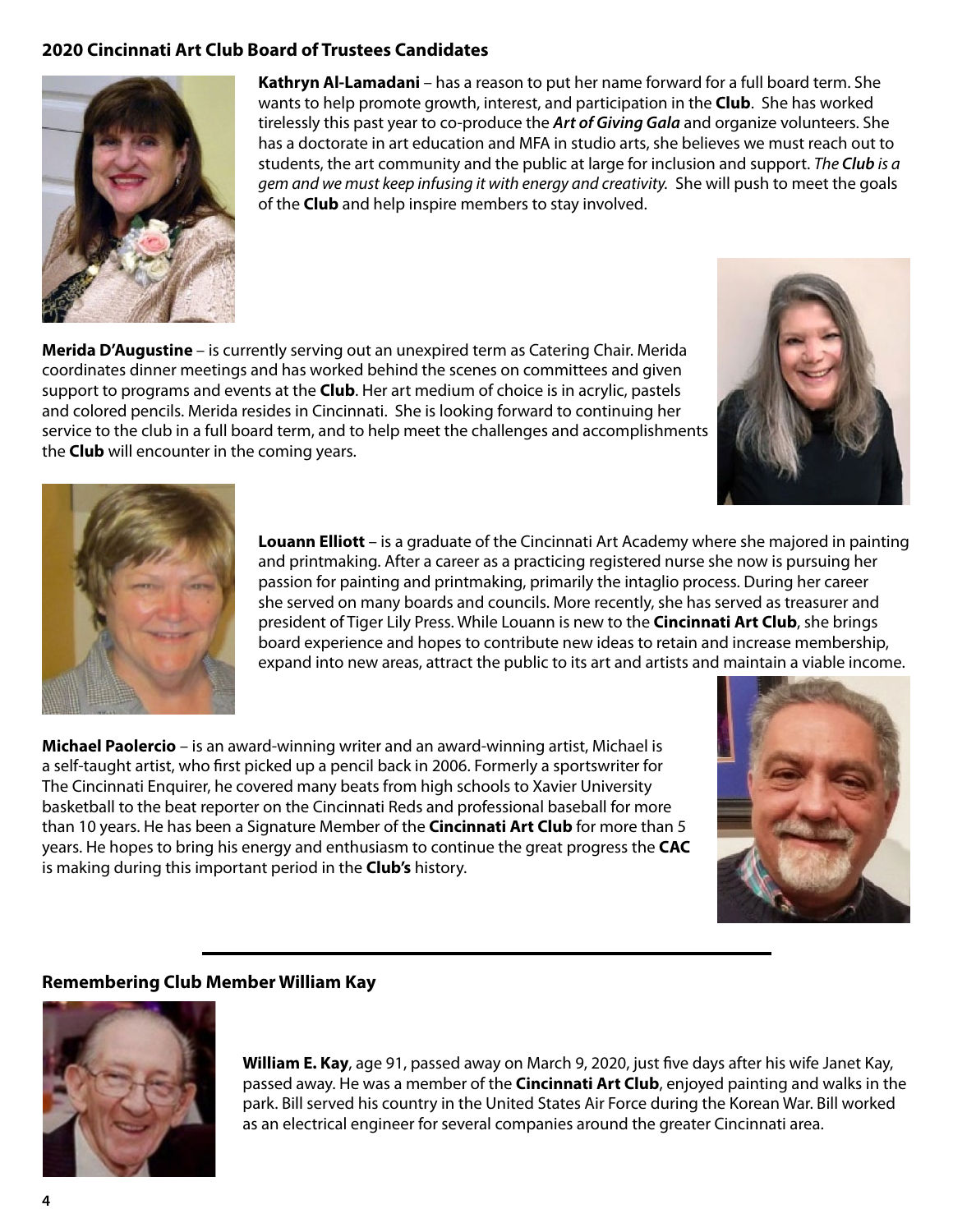### **Art Club Community Service for Springer School**

As a community outreach, the **Cincinnati Art Club** is helping to support Springer School Celebration 2020 by asking members to create and donate a small 5x7 painting for their fundraiser at Cincinnati Music Hall. The art pieces we create will be sold in a silent auction.



The "Giving Tree" is the theme of the event, so paintings of trees, leaves, and flowering trees would be most welcomed. The proceeds go towards the financial aid that 48% of Springer families receive. The Springer School and Center is a place making a difference in the lives of K-8th grade students with attention and specific learning disabilities, serving families from Cincinnati, Northern Kentucky, and parts of Indiana. While Springer students are impacted by attention and/or language-based learning differences, they are also innovative, outside-the-box designers, and artists. Art is especially empowering for them; there are no "wrong" answers when students are creating something new!

Contact **Jan Boone** to have a 5x7 Masonite panels delivered to you or for

more information: janwrites@fuse.net or 513-382-7044. If you work on paper, you can still participate. Just submit a 5x7 work and we will attach it to the panel. If you prefer, you can submit a small work of your own. Please sign your work as usual and on the back of the panel. Help us help our neighbors!

#### **Special Report: The Importance of Self-Promotion in Difficult Times by Dale Wolf**

#### **Turn the Pandemic into Opportunity**

It would be easy for us to slide into gloom. For those who make their livings selling art, those who sell art alongside a regular job, those now retired or those just starting out on the journey of being successful artists … let's put the old cliché of "the starving artist" in the grave where it belongs. It just takes a smarter way of thinking about opportunity than others who also are selling art.

The **Art Club Board** wants to do all we can to assist those in most need. In our somewhat hasty reach out to **Club** members and gallery owners we see evidence that art is still selling art, although at a slower rate. This is evident in reports that online sales at Wayfair and Houzz are up sharply. More consumers will be uplifting their places – art can be part of the solution. We also see artists quite worried about how art will be sold in the future. Artists not prepared could face tough times.



Strangely, this is exactly the time to grow art sales, not to shrink them. Artists who promote for the next 6 to 12 months will become the top brands. For every hour we create art, we should regularly put in an hour doing self-promotion. While others wring their hands, those who promote for the next 6 to 12 months will become the top brands

#### **Use your Phone as a Relationship-Building Tool**

This is the perfect time to reconnect with your past contacts on the phone. Normal annual attrition to any contact list is 10-20%, and it is likely at a higher rate now. You need to replace the lost prospects. This If you need more contacts, search

online for names of potential buyers like those who have purchased your art in the past.

When you call a prospective art buyer, start by asking how they are doing with all this isolation. No need to be a polished or pushy salesperson. The most important thing you are doing is to remind them that you have a sincere interest in their situation and that you are still creating artwork.

For example

- "Just calling to see how things been going with you since the pandemic?"
- "My family is going crazy but luckily, I have art to keep me from getting bored."
- "What I really missis getting outside to paint with other artists."
- "We've been digging through some of my older work to spruce up the home."

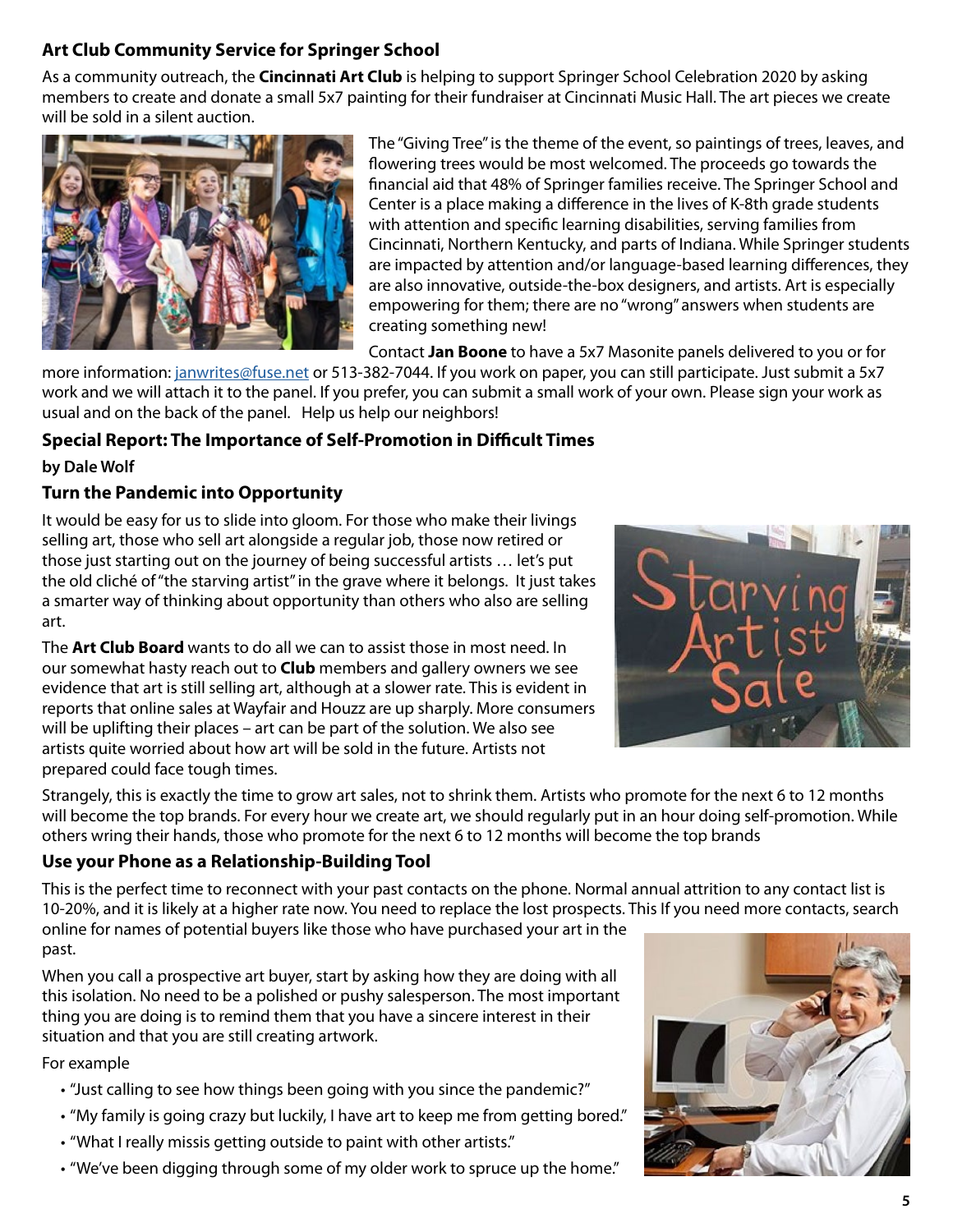If they have been thinking about an area of their homes that could bring a new look to a room, you could up how you are doing with your art, tell them about recent successes. Let the conversation stay friendly and about them. It's a conversation; not a sales pitch. If the conversation veers in the right direction:

- Help them to imagine a match that fits their needs.
- Suggest they send a photo of the room that needs art (that way you get their email address).
- Offer to drop off one of your pieces on their porch (keeping social distance) to try.
- Let them get the feel for your art as a solution.
- After a few days, pick it up and see how it worked for them.
- Perhaps you have a different painting in your inventory, or you could work toward a commission.

The second most important thing to accomplish during a phone call is to see if they have any friends or associates who might also enjoy the kind of work you do. Explore if you can contact these new opportunities and enlarge your mailing list. Keep working outward from the core and get referrals for more people you can contact.

Call managers of nearby businesses who cater to the kinds of patrons who buy your art Look up names and phone



numbers of interior decorators, architects, home builders or retail furnishing stores. Offer to provide a painting from your inventory on consignment to display in their business as a way of sampling your art at no cost to them or to you.

#### **Use Direct Mail and Email to Maintain Your Visibility**

Your outreach, whether delivered in the mail or by email, should offer something that entices them to open, read and respond. Your goal once more is to build on your relationship and remind them that you are here to help with their needs. Blatant pushy promotions will fail … be relevant and informative.

Mailings can be as simple as a postcard or a mailing with a promo sheet or brochure illustrating you work, or to announce recent recognition you received for your art, or perhaps news about your studio or new showroom hours during isolation, or your newly designed website.

Include an "offer" in your mailing that they can download from your website. Make sure you require the email address for you to send this offer to them.

- List of plein air outing locations you will be at to interest them in a painting of that locale
- Inform about on an upcoming exhibition –a virtual, online event like the upcoming Signature Exhibition
- A list of interior decorating ideas that include how to use art as a focal point
- Ideas about how to frame art to bring a new look for their home or business
- A list of art or interior design books that you recommend for new ideas
- Offer a free subscription to our new *Imagine* magazine—all about visual art
- Invite them to a live demo of on your work broadcast over Zoom
- Take the time to make each outreach personal rather than a mass email.

#### **Social Media to Extend your Reach**

Many artists have not yet jumped into social media as a marketing medium and you should consider how these platforms can help your outreach and branding. The **Club** Facebook page is now followed by over 600 people, many of them are consumers interested in local art. We will soon be expanding our presence on Instagram, Twitter, Pinterest, YouTube and others.

As a member of the **Cincinnati Art Club**, you can promote your art and workshops on our **Club** pages. It is best to be subtle and make them news announcements instead of ads. While most social platform have restrictions on overt ads (they want to sell advertising). But posting a brief notice about your art or news about your workshops will generally be acceptable. Include dates and locations but avoid pricing. Insert a link to where they can get more information so you can get their email address for future contacts.

Here are a few examples from a few other Cincinnati businesses using Twitter in their marketing programs:

- Norwood Photographer Tonya Cook captures the realities of local families' quarantine lifestyles through her Norwood Porch Portraits project.
- Mark your calendar! May 5 is #GivingTuesdayNow, a global day of unity and giving.